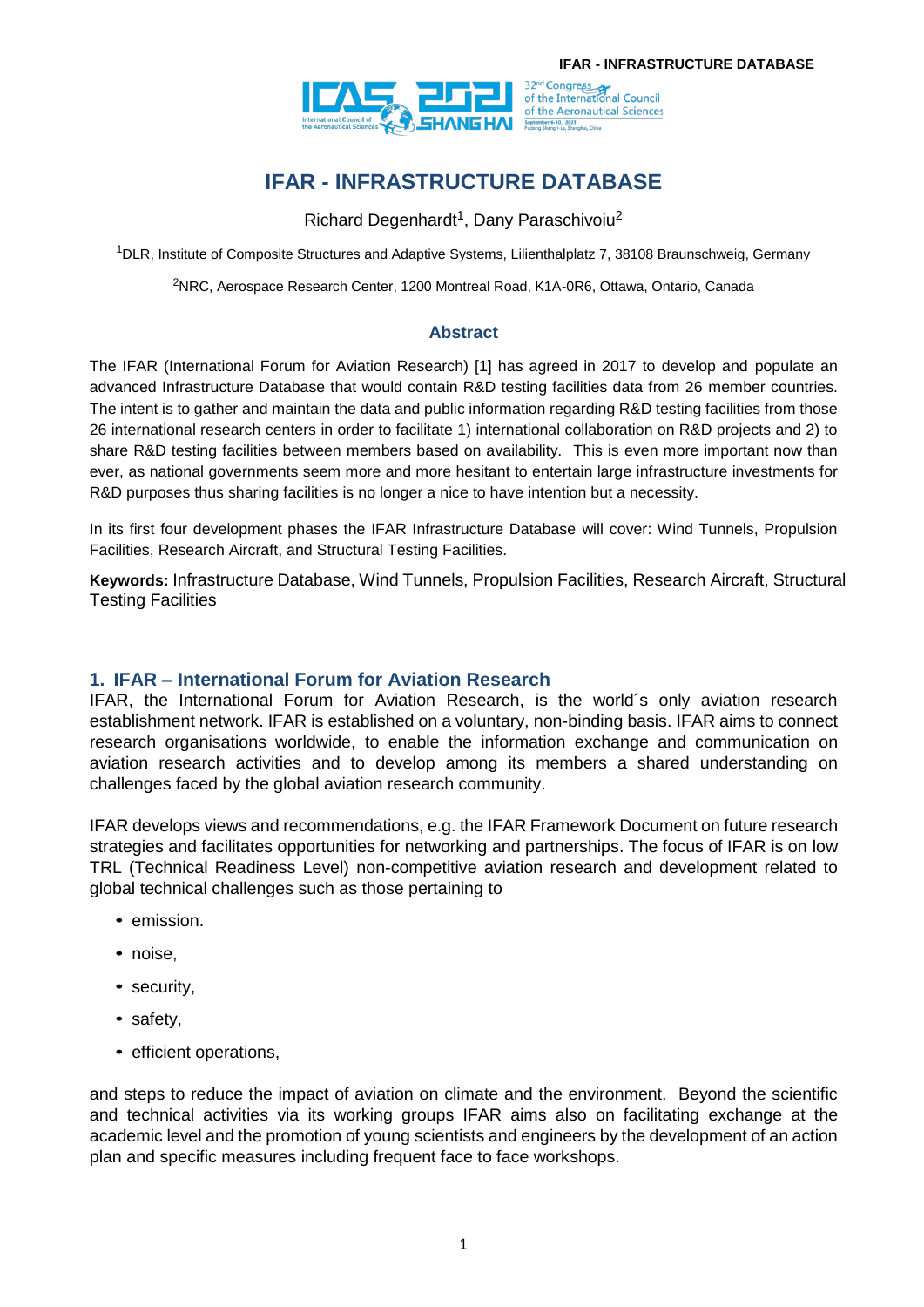#### 1.1 Objectives

IFAR aims to realize its purpose inter alia by the following activities:

- Connecting the global aviation research community worldwide, *•*
- Serving as a venue for information exchange and communication, e.g. by its Summits, by *•* conducting meetings, workshops and conferences, hosting internet forums, etc.),
- Developing among its Members a shared understanding on a common set of key challenges *•* faced by the global aviation research community,
- Organizing working groups to advance specific key challenges identified above, e.g. the current *•*IFAR Infrastructure data base is a result of the effort of such an IFAR lead international working group,
- Developing views and recommendations, to inform on future research strategies and where *•* appropriate – to develop a combined research strategy for the future;
- Publishing and disseminating information (e.g. via webpage, flyers, publications, conferences),
- Issuing IFAR views and recommendations and give advice on aviation topics; the purpose of issuing such views and recommendations is to define trends in aeronautics research and/or inform emerging regulations; views and recommendations are not meant as binding guidance to individual IFAR members,

Within IFAR, IFAR members aim to exchange information and plans concerning aviation research activities, and identify and evaluate options for new opportunities for cooperation and applying the results of aviation research. Specific cooperative activities in bi-lateral mode as possible and will be implemented through specific separate agreements between the concerned members.

#### 1.2 Organisational Structures

IFAR Summit meetings

Annually, principals from IFAR member countrie convene at an IFAR Summit meeting. This *•* event promotes the networking and information exchange of members as well as sets and endorses the IFAR goals and activities for the coming year. A summit may establish technical and non technical expert groups for IFAR activities of high interest. These are also called working groups.

IFAR Leadership team

- The IFAR Leadership team consists of IFAR Chair, IFAR Vice-Chair, IFAR Past Chair (rotating *•* members with a term of two years), IFAR Founding member organisation (DLR) and IFAR Founder.
- Every two years the IFAR Chair and IFAR Vice-Chair are elected by the IFAR Summit.

IFAR Secretariat

• IFAR activities are supported by the IFAR Secretariat.

#### IFAR Steering Committee

- For technical and organizational matters supporting the activities between Summits and *•* reporting to the members of the Summit.
- Membership: a representative from each IFAR members, including the the IFAR Secretariat.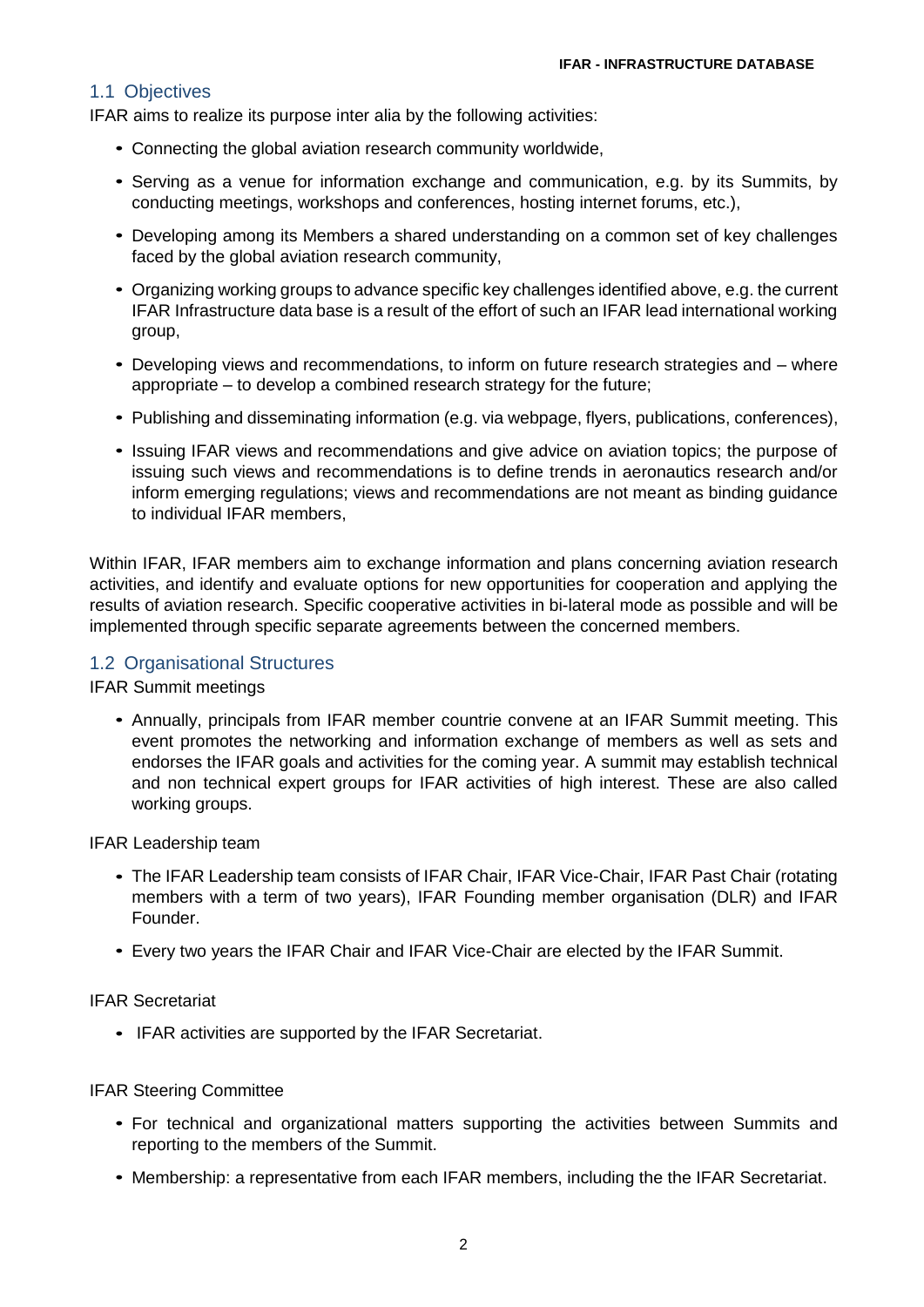#### IFAR Working Groups (WG) and initiatives

- There are several technical and non technical working groups and initiatives where interested *•* members collbaorate. A list of them is published at [www.ifar.aero](http://www.ifar.aero/) [1].
- IFAR Infrastructure database is one working group which is of focus in this paper

#### 1.3 IFAR Members

IFAR connects 26 international research organisations (see Figure 1). Each country is reprepresented by one organisation.

- 1. Australia, CSIRO Autonomous Systems Laboratory CSIRO ICT Centre
- 2. Austria, Vienna University
- 3. Belgium, von Karman Institute for Fluid Dynamics
- 4. Brazil, IAE Institute of Aeronautics and Space
- 5. Canada, NRC Aerospace Portfolio
- 6. China, CAE Chinese Aeronautical Establishment
- 7. Czech Republic, VZLU Aeronautical Research and Test Institute
- 8. Finland, VTT Technical Research Centre of Finland
- 9. France, ONERA French Aerospace Lab
- 10. Germany, DLR German Aerospace Center
- 11. Hungary, Budapest University of Technology and Economics
- 12. India, CSIR-NAL National Aerospace Laboratories
- 13. Italy, CIRA Centro Italiano Ricerche Aerospaziali
- 14. Japan, JAXA Aerospace Exploration Agency
- 15. Korea, KARI Korea Aerospace Research Institute
- 16. Netherlands, NLR Netherlands Aerospace Centre
- 17. Poland, ILOT Polish Institute of Aviation
- 18. Portugal, CEiiA Centre for Innovation and Creative Engineering
- 19. Romania, INCAS National Institute of Aerospace Research "Elie Carafoli" of Romania
- 20. Russia, TsAGI Central Aerohydrodynamics Institute of Russia
- 21. South Africa, CSIR Council for Scientific and Industrial Research
- 22. Spain, INTA National Institute of Aerospace Technology of Spain
- 23. Sweden, FOI The Swedish Defence Research Agency
- 24. Turkey, METU Middle East Technical University Ankara
- 25. United Kingdom, ATI Aerospace Technology Institute
- 26. USA, NASA U.S. National Aeronautics and Space Administration



#### 1.4 IFARLink

IFARLink [www.ifarlink.aero](http://www.ifarlink.aero/) is a communication and database platform for the use of IFAR members and affiliated universities. It aims to improve the international interaction among students, PhD students and scientists in the field of aviation. The IFAR Infrastructure Database as one of the IFAR working groups is embedded in IFARLink and requires a registration to this platform.

#### IFARLink informs about

- worldwide news in aviation research *•*
- ongoing research in aeronautics around the globe
- job opportunities *•*
- competitions / awards *•*
- research funding calls
- research infrastructures (presented in this paper)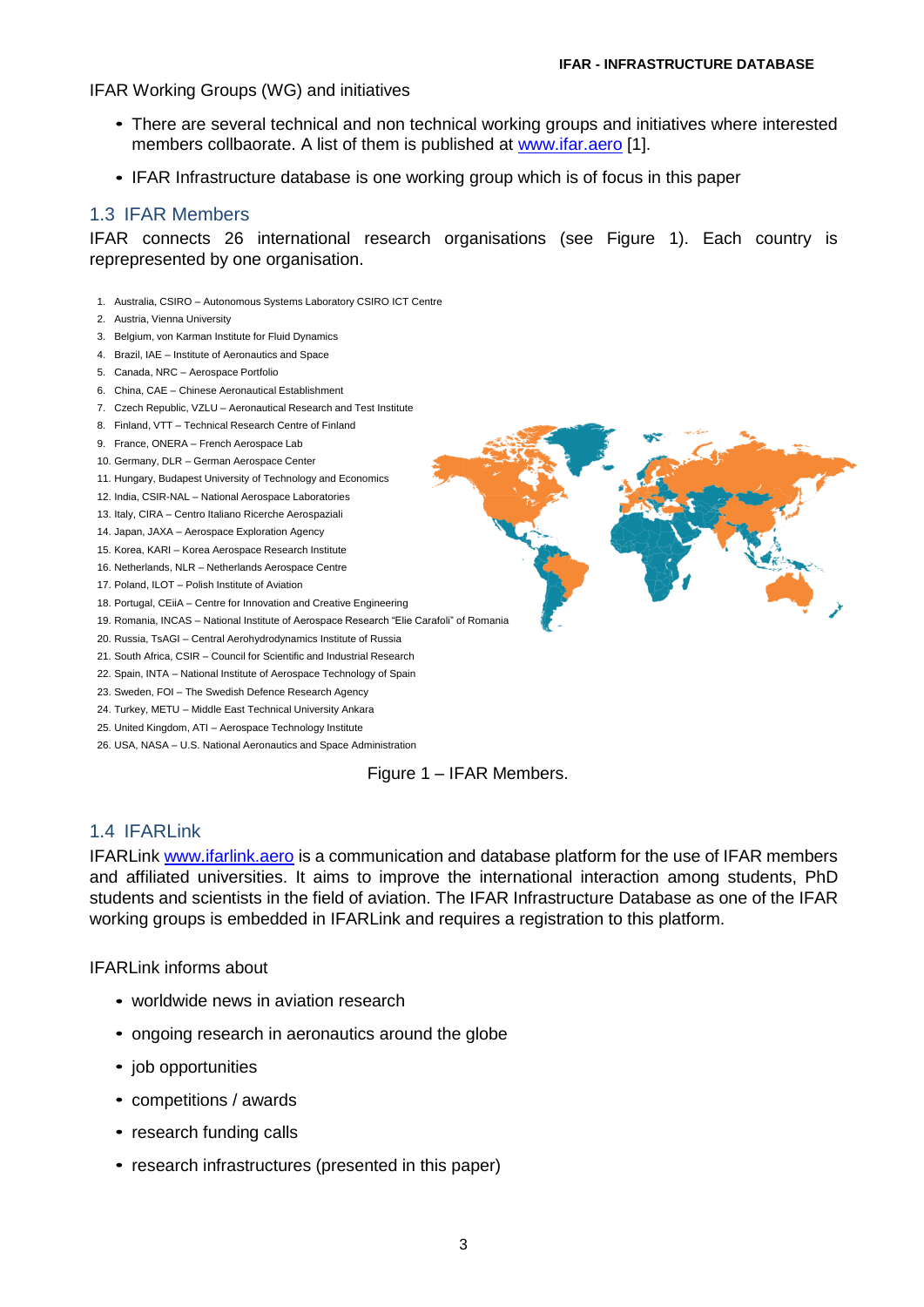One can engage in

- virtual conferences *•*
- technical working groups *•*
- discussion groups *•*

Registration in IFARlink

.

IFAR member or already included university *•*

Register at [www.ifarlink.aero](http://www.ifarlink.aero/)

New university affiliated to aviation *•*

Express interest to **info@ifarlink.aero** 

## **2. IFAR Infrastructure Database**

In 2018 IFAR started the development of an Infrastructure Database regarding R&D testing facilities from its 26 international member research organisations (see Figure 1). Four types of categories are considered: Wind Tunnels, Propulsion Facilities, Research Aircraft, and Structural Testing Facilities (see Figure 2). The objective is to gather and maintain the data in order to facilitate 1) international collaboration on R&D projects and 2) to share R&D testing facilities between members based on availability.

This Infrastructure Database in its current state is available on-line to all its IFAR members through [www.ifarlink.aero.](http://www.ifarlink.aero./) This is deemed practical for reviews in order to receive feedback but also to populate the date. Experts from NRC and DLR are designing the structure of the database for these four corresponding categories. The final database is discussed among all IFAR members before it is approved and then programmed to be included in the online version of the database. To date, as of June 2021, the IFAR Infrastructure Database is considered complete for two categories of facilities: Wind Tunnels and Propulsion Facilities. The development on Research Aircraft is ongoing and the Structural Testing Facilities are foreseen to start next year in 2022.

# 4 classes of infrastructures for which info will be standardized

- ✓ Wind Tunnels (67 facilities)
- ✓ Propulsion (12 facilities)
- Research Aircraft (ongoing)
- Structures Testing facilities



Wind Tunnels



## Figure 2 – Classes of infrastructures.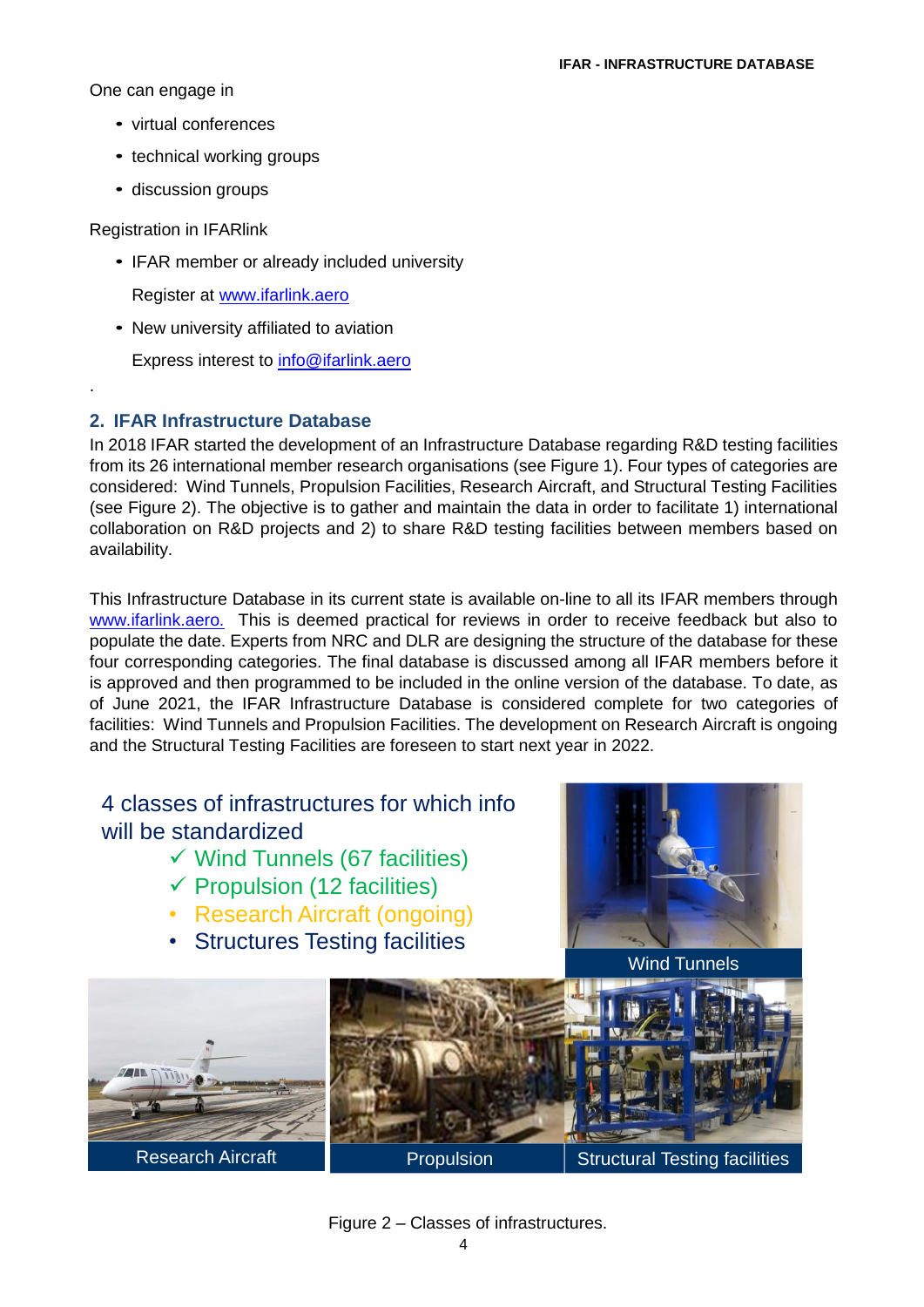As mentioned above the IFAR Infrastructure Database is embedded in the online platform IFARLink [www.ifarlink.aero.](http://www.ifarlink.aero/) Figure 3 illustrates a print screen of the website showing also some other additional features. To access the database a registration in IFARLink is required. IFARLink is open to all IFAR member organizations, universities affiliated to aviation and other associated organizations. The database gives the user several search options (e.g. dimensions, operating properties like speed, temperature, pressure, etc.) which allows finding a specific facility in an efficient way. Each IFAR member can administer the own data by themselves.



Figure 3 – Infrastructure data bases within IFARLink [www.ifarlink.aero](http://www.ifarlink.aero/)

# 2.1 Wind Tunnels

Wind Tunnels (WT) was the first category of the IFAR Infrastructure Database that was addressed and developed by NRC and DLR experts. To date, 14 IFAR organizations have entered WT data accounting for 67 WT facilities worldwide. It is expected that more WT data will be entered in the near future. The experts have designed the database to include specific information such as: Tunnel Type, Tunnel Test Section, Main Operating Range, Typical Testing and Unique Capabilities. Figure 4 shows the overview page of the WT in IFARLink highlighting the IFAR Members with the corresponding number of WT already included.



Figure 4 – Wind tunnels data base within IFARLink [www.ifarlink.aero](http://www.ifarlink.aero/)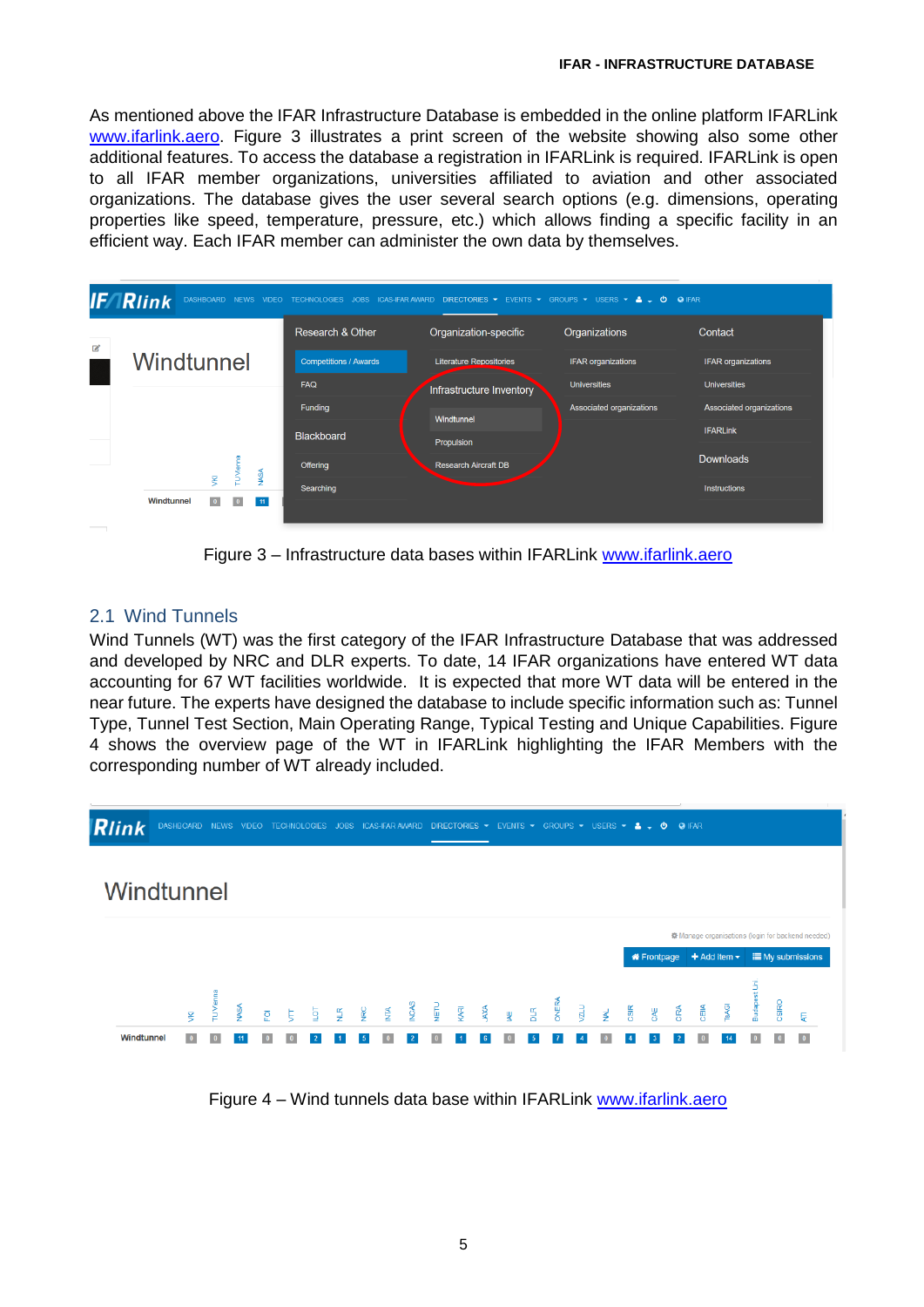### 2.2 Propulsion

The Propulsion category of the IFAR Infrastructure Database was developed by the NRC and DLR experts just recently and is now ready to be populated for the inclusion of the data. The experts have designed the Propulsion database to address 7 different types of facilities including: Engine Test Facilities/Turbofan & Turbojet, Engine Test Facilities/Turboshaft & Turboprop, High Pressure Spray Test Facilities, Combustion Test Facilities, Research Altitude Test facilities, Aerodynamic test facilities/Turbomachinery Linear Cascade Wind Tunnel and Aerodynamic test facilities/Turbomachinery Rotating Rig. Figure 5 shows the overview page of the Propulsion facilities in IFARLink highlighting the IFAR Members with the corresponding categories and number of included facilities so far.

| <u>ink</u>                        | DASHBOARD NEWS                                                       | <b>VIDEO</b> | <b>TECHNOLOGIES</b> |                 |     | JOBS. | <b>ICAS-IFAR AWARD</b> |                |   |   |                         |             | DIRECTORIES ▼ EVENTS ▼ GROUPS ▼ USERS ▼ |      |            |   |              |       |                | A                                                                            | $\mathfrak{G}$ |     | <b>O</b> IFAR       |      |              |               |       |                        |  |
|-----------------------------------|----------------------------------------------------------------------|--------------|---------------------|-----------------|-----|-------|------------------------|----------------|---|---|-------------------------|-------------|-----------------------------------------|------|------------|---|--------------|-------|----------------|------------------------------------------------------------------------------|----------------|-----|---------------------|------|--------------|---------------|-------|------------------------|--|
|                                   |                                                                      |              |                     |                 |     |       |                        |                |   |   |                         |             |                                         |      |            |   |              |       |                |                                                                              |                |     |                     |      |              |               |       |                        |  |
|                                   |                                                                      |              |                     |                 |     |       |                        |                |   |   |                         |             |                                         |      |            |   |              |       |                | <b><math>\bigoplus</math></b> Manage organisations (login for backend needed |                |     |                     |      |              |               |       |                        |  |
|                                   |                                                                      |              |                     |                 |     |       |                        |                |   |   |                         |             |                                         |      |            |   |              |       |                | <b>X</b> Frontpage                                                           |                |     | $+$ Add item $\sim$ |      |              |               |       | <b>EMy submissions</b> |  |
|                                   |                                                                      |              | $\overline{\xi}$    | <b>TUVienna</b> | MSA | 훈     | E                      | $\overline{Q}$ | ¥ | g | $\overline{\mathbb{E}}$ | <b>NCAS</b> | WETU                                    | KARI | <b>AXA</b> | 및 | $\mathbb{R}$ | ONERA | $\overline{Z}$ | $\overrightarrow{2}$                                                         | CSIR           | CAE | CIRA                | CEIM | <b>TsAGI</b> | Budapest Uni. | CSIRO | 튷                      |  |
| <b>Turbojet</b>                   | Engine Test Facilities - Turbofan &                                  |              |                     |                 |     |       |                        |                |   |   |                         |             |                                         |      |            |   |              |       |                |                                                                              |                |     |                     |      |              |               |       |                        |  |
| <b>Turboprop</b>                  | <b>Engine Test Facilities - Turboshaft &amp;</b>                     |              | $\bullet$           |                 |     |       |                        |                |   |   |                         |             |                                         |      |            |   |              |       |                |                                                                              |                |     |                     |      |              |               |       |                        |  |
|                                   | <b>High Pressure Spray Test Facilities</b>                           |              | $\bullet$           | $\mathbf{0}$    |     |       |                        |                |   |   |                         |             |                                         |      |            |   |              |       |                |                                                                              |                |     |                     |      |              |               |       |                        |  |
| <b>Combustion Test Facilities</b> |                                                                      | $\bullet$    |                     |                 |     |       |                        |                |   |   |                         |             |                                         |      |            |   |              |       |                |                                                                              |                |     |                     |      |              |               |       |                        |  |
|                                   | <b>Research Altitude Test Facilities</b>                             |              | $\bullet$           |                 |     |       |                        |                |   |   |                         |             |                                         |      |            |   |              |       |                |                                                                              |                |     |                     |      |              |               |       |                        |  |
| tunnel                            | Aerodynamic test facilities -<br>Turbomachinery Linear Cascade Wind- |              | $\bullet$           |                 |     |       |                        |                |   |   |                         |             |                                         |      |            |   |              |       |                |                                                                              |                |     |                     |      |              |               |       |                        |  |
|                                   | Aerodynamic test facilities -<br><b>Turbomachinery Rotating Rig</b>  |              |                     |                 |     |       |                        |                |   |   |                         |             |                                         |      |            |   |              |       |                |                                                                              |                |     |                     |      |              |               |       |                        |  |

Figure 5 – Propulsion data base within IFARLink [www.ifarlink.aero](http://www.ifarlink.aero/)

## 2.3 Research Aircraft

The Research Aircraft (RA) category of the IFAR Infrastructure Database is currently under development and is expected to be finished by end of 2021. It is anticipated that the RA database will include as a minimum, information such as: Aircraft Type and Mission Type. Of course, that will be supplemented with aircraft specific parameters including performance (max/min speed, max altitude, max take/off weight, max range…).

Regarding the current status of the RA category; it can be stated that several algorithms have been discussed and reviewed by NRC and DLR pilots and that we have reached a consensus on both content and features. This proposal for RA will be submitted for approval at the next IFAR summit in Poland in fall 2021 before the data is entered by member countries.

## 2.4 Structural Testing Facilities

The Structural Testing Facilities database of the data base will be designed, developed and possibly populated in 2022.

## **3. Contact Authors E-mail Address**

Mail to: [richard.degenhardt@dlr.de](mailto:richard.degenhardt@dlr.de) [dany.paraschivoiu@nrc-cnrc.gc.ca](mailto:dany.paraschivoiu@nrc-cnrc.gc.ca)